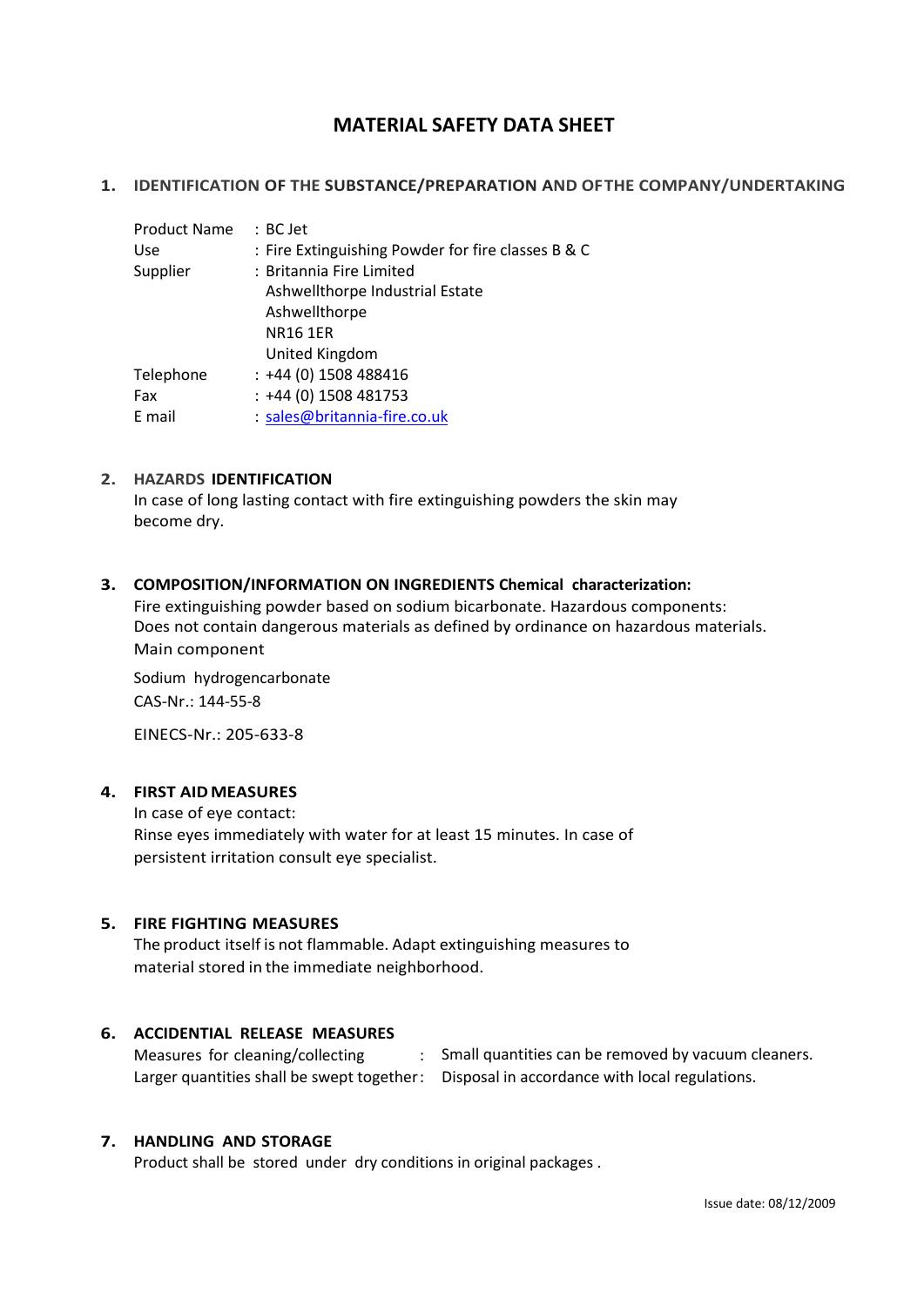# **8. EXPOSURE CONTROLS/PERSONAL PROTECTION**

Components with critical values that require monitoring at the workplace : none General protective and hygienic measures: Keep away from foodstuff and beverage. Avoid contact with skin and eyes. Personal protectionequipment: Respiratory protection: Hand protection: In case of high and long-lasting dust contamination use a dust mask. If required,use gloves.

# **9. PHYSICAL AND CHEMICAL PROPERTIES**

|                           |                                       | Evaluation method: |
|---------------------------|---------------------------------------|--------------------|
| Form:                     | Solid, similar to dust                |                    |
| Colour:                   | White                                 |                    |
| pH-value:                 | Approx. 8 (Suspension 10 % in Water). | DIN ISO 787/9      |
| Decomposition temperature | Aoorox. 60 °C                         |                    |
| Melting range:            | > Approx. 850 °C (decomposition)      |                    |
| Density:                  | Aoorox. 2,2 $g/mL$ at 20 °C           |                    |

# **10. STABILITY AND REACTIVITY**

Avoiding conditions: Avoid contact with acids and mixing with ABC fire extinguishing powders.

# **11. TOXICOLOGICAL INFORMATION**

LD-50 Rat (oral) > 2000mg/kg

| Safety Data Sheet according to Regulation | Seite:3 von 3             |
|-------------------------------------------|---------------------------|
| $(FC)$ No. 1907/2006 (RFACH)              |                           |
| Manufacturer/Supplier:                    |                           |
| <b>IRUHL FFUFRLOSCHMITTFL GMBH</b>        | Print date: 14.04.2010    |
| Trade Name: BC Jet                        | Revision date: 08.12.2009 |

# **12. ECOLOGICAL INFORMATION**

No environmental hazard is anticipated provided that the material is handled and disposed of with due care and attention.

Water hazard class (Germany): 1 (slightly polluting substance)

# **13. DISPOSAL CONSIDERATIONS**

Product:

Residues of BC fire extinguishing powders have to be supplied to an approved waste disposal company.

Packaging:

Recommendation: Evacuate completely before delivering to a recycling company.